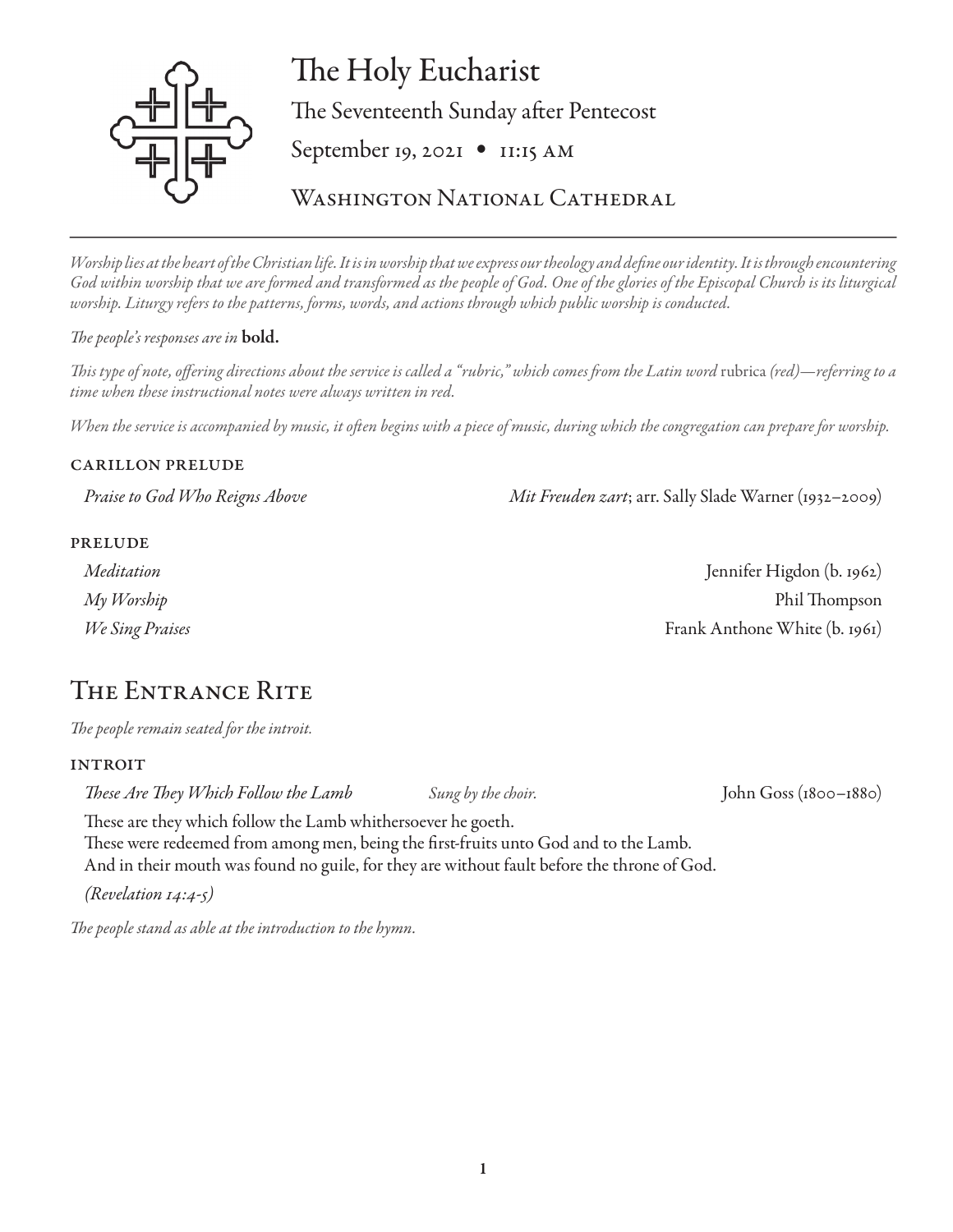#### hymn at the procession • 408

#### *Sing Praise to God Who Reigns Above Sung by all. Mit Freuden zart*

*We begin our worship as a gathered community by praising God in song.*



#### the opening acclamation

Blessed be our God. For ever and ever. Amen.

#### the collect for purity

*This prayer was an English rendering of a Latin prayer that began the liturgy in the medieval church before the Reformation. It remains a distinctive part of Episcopal worship to this day.*

Almighty God,

to you all hearts are open, all desires known, and from you no secrets are hid: Cleanse the thoughts of our hearts by the inspiration of your Holy Spirit, that we may perfectly love you, and worthily magnify your holy Name; through Christ our Lord. Amen.

Dios omnipotente, para quien todos los corazones están manifiestos, todos los deseos son conocidos y ningún secreto se halla encubierto: Purifica los pensamientos de nuestros corazones por la inspiración de tu Santo Espíritu, para que perfectamente te amemos y dignamente proclamemos la grandeza de tu santo Nombre; por Cristo nuestro Señor. Amén.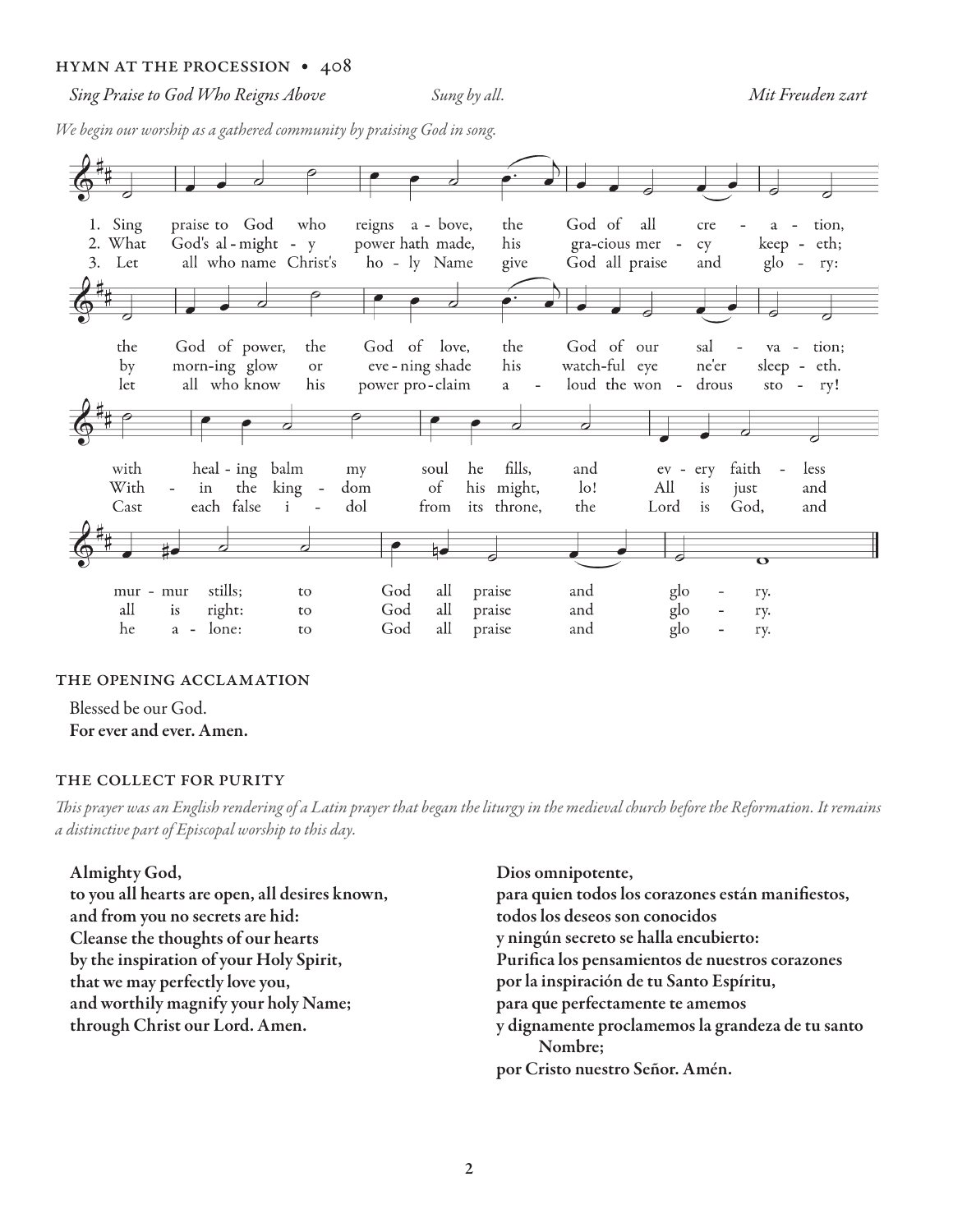#### hymn of praise



#### the collect for the seventeenth sunday after pentecost

*The collect is the prayer appointed for each Sunday that "collects" or captures the theme of the day or season of the Church year. It summarizes the attributes of God as revealed in the scriptures for the day.*

The Lord be with you. And also with you. Let us pray.

Grant us, Lord, not to be anxious about earthly things, but to love things heavenly; and even now, while we are placed among things that are passing away, to hold fast to those that shall endure; through Jesus Christ our Lord, who lives and reigns with you and the Holy Spirit, one God, for ever and ever. Amen.

*The people are seated.*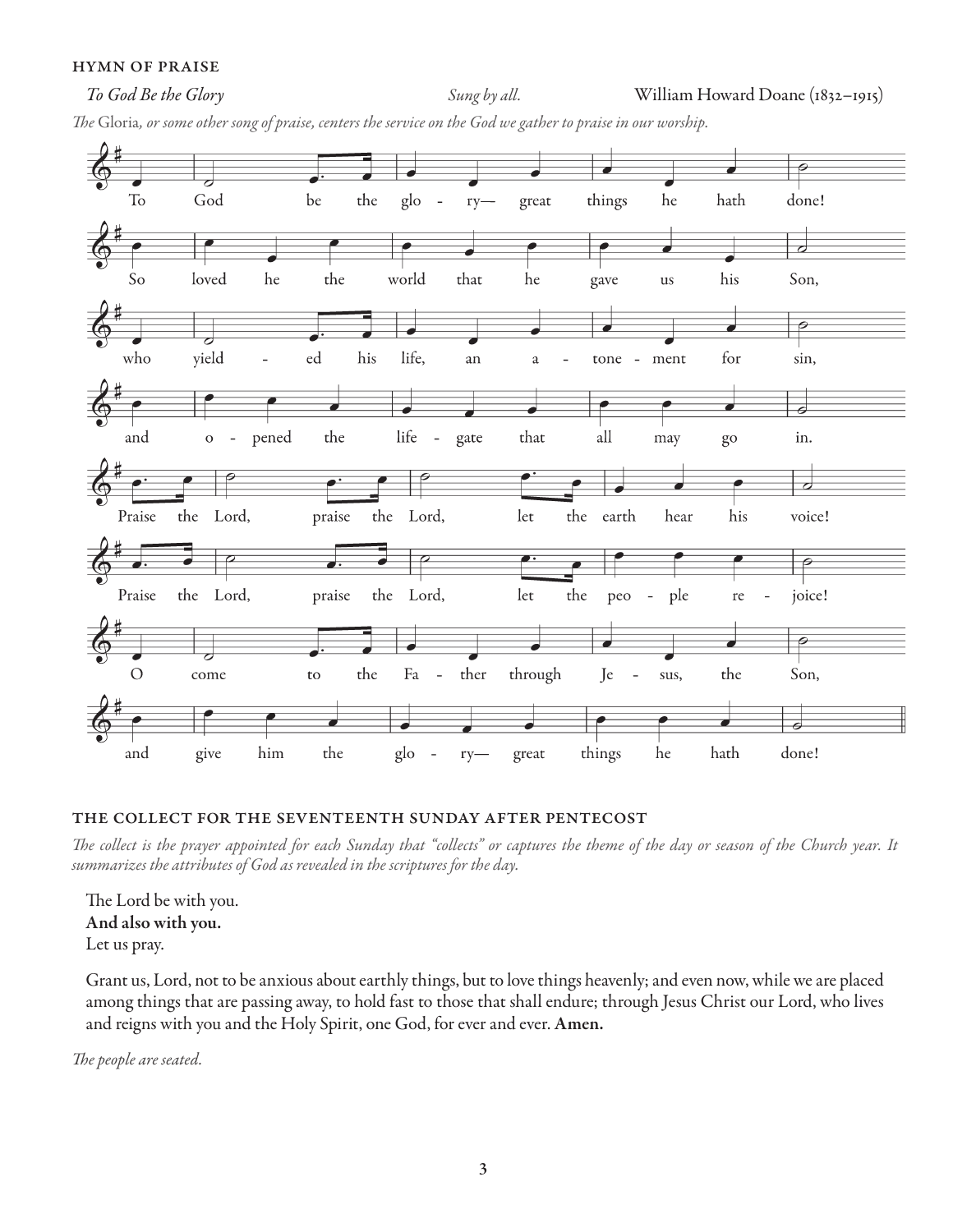## The Word of God

#### the first lesson

*This reading is typically from the Old Testament (Hebrew Scriptures) which Jesus knew and from which he often referred or quoted.* 

#### Jeremiah 11:18-20

It was the Lord who made it known to me, and I knew; then you showed me their evil deeds. But I was like a gentle lamb led to the slaughter. And I did not know it was against me that they devised schemes, saying, "Let us destroy the tree with its fruit, let us cut him off from the land of the living, so that his name will no longer be remembered!" But you, O Lord of hosts, who judge righteously, who try the heart and the mind, let me see your retribution upon them, for to you I have committed my cause.

The Word of the Lord. Thanks be to God.

#### Jeremías 11:18-20

El Señor me hizo saber que mis enemigos estaban tramando algo malo. Él me abrió los ojos, para que me diera cuenta. Yo estaba tranquilo, como un cordero que llevan al matadero, sin saber que estaban haciendo planes contra mí. Decían: «Cortemos el árbol ahora que está en todo su vigor; arranquémoslo de este mundo de los vivientes, para que nadie vuelva a acordarse de él.» Pero tú, Señor todopoderoso, eres un juez justo; tú conoces hasta lo más íntimo del hombre. Hazme ver cómo castigas a esa gente, pues he puesto mi causa en tus manos.

#### Palabra del Señor. Demos gracias a Dios.

THE PSALM *Sung by the choir.* chant: C. Hylton Stewart (1884–1932)

|                                                                  | Psalm 54                                                           | Salmo 54 |
|------------------------------------------------------------------|--------------------------------------------------------------------|----------|
| Save me, O God, by your Name;<br>in your might, defend my cause. | Oh Dios, sálvame por tu Nombre,<br>y con tu poder defiéndeme.      |          |
| Hear my prayer, O God;<br>give ear to the words of my mouth.     | Escucha mi oración, oh Dios,<br>atiende a las palabras de mi boca. |          |
| For the arrogant have risen up against me,                       | Insolentes se han levantado contra mí,                             |          |
| and the ruthless have sought my life,                            | y matones buscan mi vida;                                          |          |
| those who have no regard for God.                                | no tienen presente a Dios.                                         |          |
| Behold, God is my helper;                                        | He aquí, Dios es el que me ayuda;                                  |          |
| it is the Lord who sustains my life.                             | es el Señor quien sostiene mi vida.                                |          |
| Render evil to those who spy on me;                              | Devuelve el mal a mis adversarios;                                 |          |
| in your faithfulness, destroy them.                              | destrúyelos, por tu fidelidad.                                     |          |
| I will offer you a freewill sacrifice                            | Te ofreceré sacrificios voluntarios;                               |          |
| and praise your Name, O Lord, for it is good.                    | alabaré tu Nombre, oh Señor, porque es bueno;                      |          |
| For you have rescued me from every trouble,                      | Porque me has librado de toda angustia,                            |          |
| and my eye has seen the ruin of my foes.                         | y mis ojos han visto la ruina de mis enemigos.                     |          |

#### the second lesson

*This reading, taken from the New Testament, is typically from a letter (epistle) to the early Church, the Acts of the Apostles, or the Revelation to John.*

James 3:13–4:3, 7-8a

Who is wise and understanding among you? Show by your good life that your works are done with gentleness born of wisdom. But if you have bitter envy Santiago 3:13–4:3, 7-8a

Si entre ustedes hay alguno sabio y entendido, que lo demuestre con su buena conducta, con la humildad que su sabiduría le da. Pero si ustedes dejan que la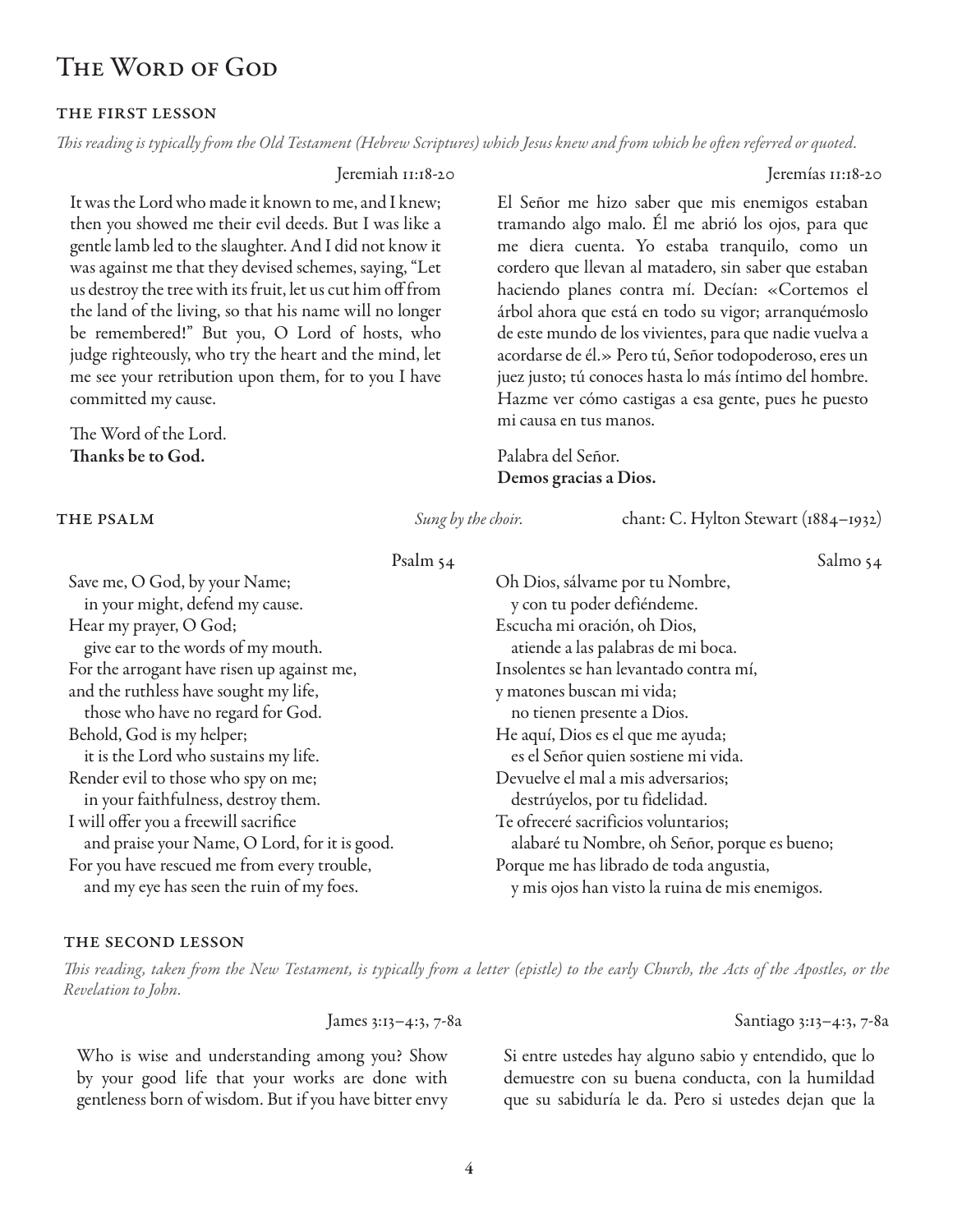and selfish ambition in your hearts, do not be boastful and false to the truth. Such wisdom does not come down from above, but is earthly, unspiritual, devilish. For where there is envy and selfish ambition, there will also be disorder and wickedness of every kind. But the wisdom from above is first pure, then peaceable, gentle, willing to yield, full of mercy and good fruits, without a trace of partiality or hypocrisy. And a harvest of righteousness is sown in peace for those who make peace. Those conflicts and disputes among you, where do they come from? Do they not come from your cravings that are at war within you? You want something and do not have it; so you commit murder. And you covet something and cannot obtain it; so you engage in disputes and conflicts. You do not have, because you do not ask. You ask and do not receive, because you ask wrongly, in order to spend what you get on your pleasures. Submit yourselves therefore to God. Resist the devil, and he will flee from you. Draw near to God, and he will draw near to you.

The Word of the Lord. Thanks be to God.

envidia les amargue el corazón, y hacen las cosas por rivalidad, entonces no tienen de qué enorgullecerse y están faltando a la verdad. Porque esta sabiduría no es la que viene de Dios, sino que es sabiduría de este mundo, de la mente humana y del diablo mismo. Donde hay envidias y rivalidades, hay también desorden y toda clase de maldad; pero los que tienen la sabiduría que viene de Dios, llevan ante todo una vida pura; y además son pacíficos, bondadosos y dóciles. Son también compasivos, imparciales y sinceros, y hacen el bien. Y los que procuran la paz, siembran en paz para recoger como fruto la justicia. ¿De dónde vienen las guerras y las peleas entre ustedes? Pues de los malos deseos que siempre están luchando en su interior. Ustedes quieren algo, y no lo obtienen; matan, sienten envidia de alguna cosa, y como no la pueden conseguir, luchan y se hacen la guerra. No consiguen lo que quieren porque no se lo piden a Dios; y si se lo piden, no lo reciben porque lo piden mal, pues lo quieren para gastarlo en sus placeres. Sométanse, pues, a Dios. Resistan al diablo, y éste huirá de ustedes. Acérquense a Dios, y él se acercará a ustedes.

Palabra del Señor. Demos gracias a Dios.

#### *The people stand as able at the introduction to the hymn.*

#### hymn at the sequence

#### *Just a Closer Walk with Thee Sung by all. Closer Walk*

*The sequence hymn moves us toward the summit of the Liturgy of the Word*—*the reading of the Holy Gospel. Gospel means "good news"—specifically the "good news of Jesus."* 

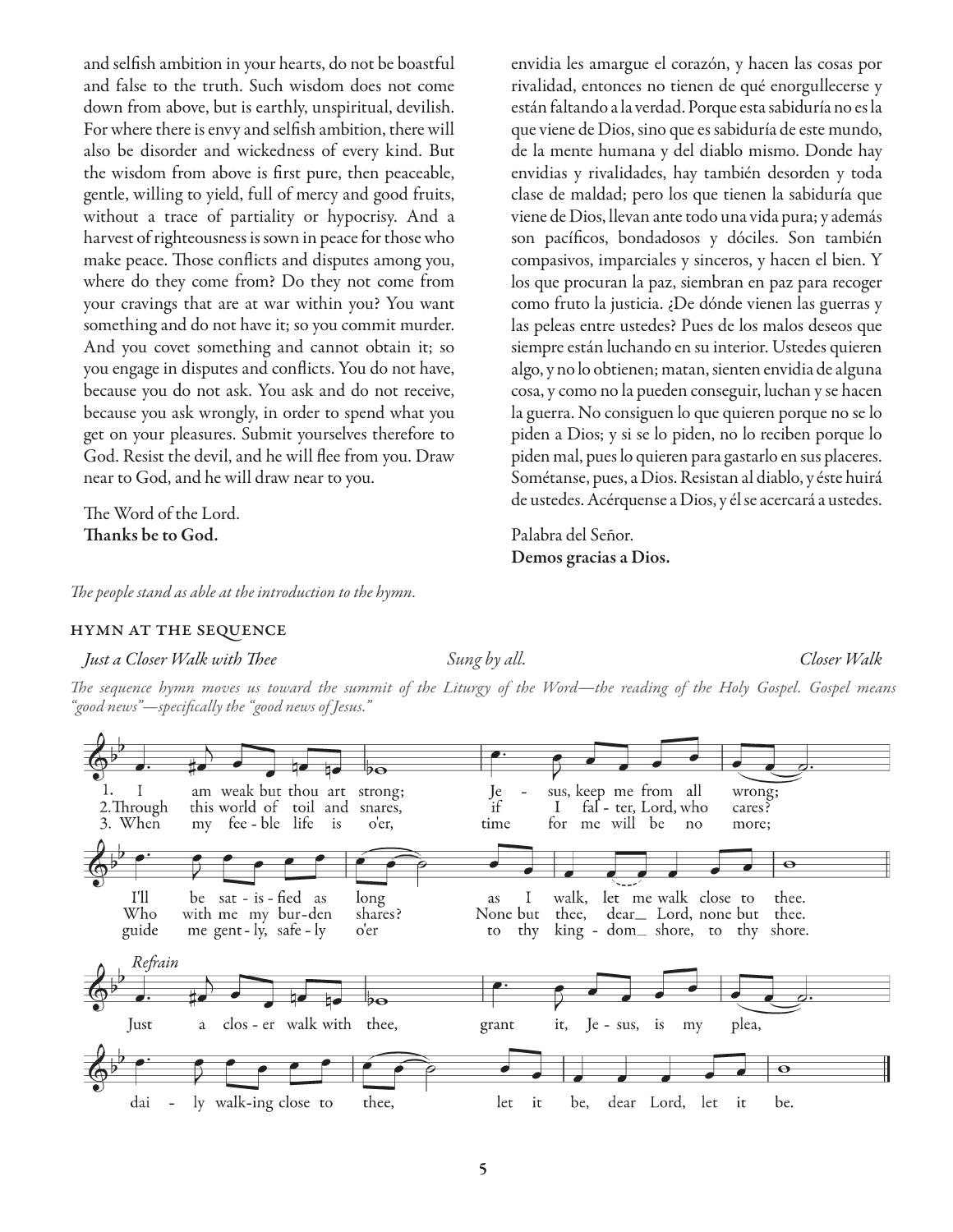#### the holy gospel

*This reading is taken from one of the four Gospels (Matthew, Mark, Luke, and John), which depict the life, teachings, death, resurrection, and ascension of our Lord Jesus Christ. We stand for the Gospel reading to show the particular importance placed on Jesus' words and actions.*

Mark 9:30-37

The Holy Gospel of our Lord Jesus Christ according to Mark. Glory to you, Lord Christ.

Jesus and the disciples passed through Galilee. He did not want anyone to know it; for he was teaching his disciples, saying to them, "The Son of Man is to be betrayed into human hands, and they will kill him, and three days after being killed, he will rise again." But they did not understand what he was saying and were afraid to ask him. Then they came to Capernaum; and when he was in the house he asked them, "What were you arguing about on the way?" But they were silent, for on the way they had argued with one another who was the greatest. He sat down, called the twelve, and said to them, "Whoever wants to be first must be last of all and servant of all." Then he took a little child and put it among them; and taking it in his arms, he said to them, "Whoever welcomes one such child in my name welcomes me, and whoever welcomes me welcomes not me but the one who sent me."

The Gospel of the Lord. Praise to you, Lord Christ.

*The people are seated at the invitation of the preacher.*

Santo Evangelio de nuestro Señor Jesucristo, según Marcos. ¡Gloria a ti, Cristo Señor!

Jesús y sus discípulos pasaron por Galilea. Pero Jesús no quiso que nadie lo supiera, porque estaba enseñando a sus discípulos. Les decía: «El Hijo del hombre va a ser entregado en manos de los hombres, y lo matarán; pero tres días después resucitará.» Ellos no entendían lo que les decía, y tenían miedo de preguntarle. Llegaron a la ciudad de Cafarnaúm. Cuando ya estaban en casa, Jesús les preguntó: «¿Qué venían discutiendo ustedes por el camino?» Pero se quedaron callados, porque en el camino habían discutido quién de ellos era el más importante. Entonces Jesús se sentó, llamó a los doce y les dijo: «Si alguien quiere ser el primero, deberá ser el último de todos, y servirlos a todos.» Luego puso un niño en medio de ellos, y tomándolo en brazos les dijo: «El que recibe en mi nombre a un niño como éste, me recibe a mí; y el que me recibe a mí, no solamente a mí me recibe, sino también a aquel que me envió.»

El Evangelio del Señor. Te alabamos, Cristo Señor.

### THE SERMON **THE SERMON** THE Reverend Canon Rosemarie Logan Duncan

*The sermon directly follows the Gospel because it is to be grounded in the scriptures. It illuminates the scriptural readings and relates them to daily life.*

*The people stand as able.*

#### the nicene creed

The word "creed" comes from the Latin "credo" for "I believe." First formulated at the Council of Nicaea in 325 AD and confirmed in *381ad, the Nicene Creed is said at the Holy Eucharist and reflects what Christians believe regarding the relationship between the Father, Jesus, and the Holy Spirit: The Holy Trinity.*

- We believe in one God, the Father, the Almighty, maker of heaven and earth, of all that is, seen and unseen.
- We believe in one Lord, Jesus Christ, the only Son of God, eternally begotten of the Father, God from God, Light from Light, true God from
- Creemos en un solo Dios, Padre todopoderoso, Creador de cielo y tierra, de todo lo visible e invisible.
- Creemos en un solo Señor, Jesucristo, Hijo único de Dios, nacido del Padre antes de todos los siglos: Dios de Dios, Luz de Luz, Dios verdadero de

6

Marcos 9:30-37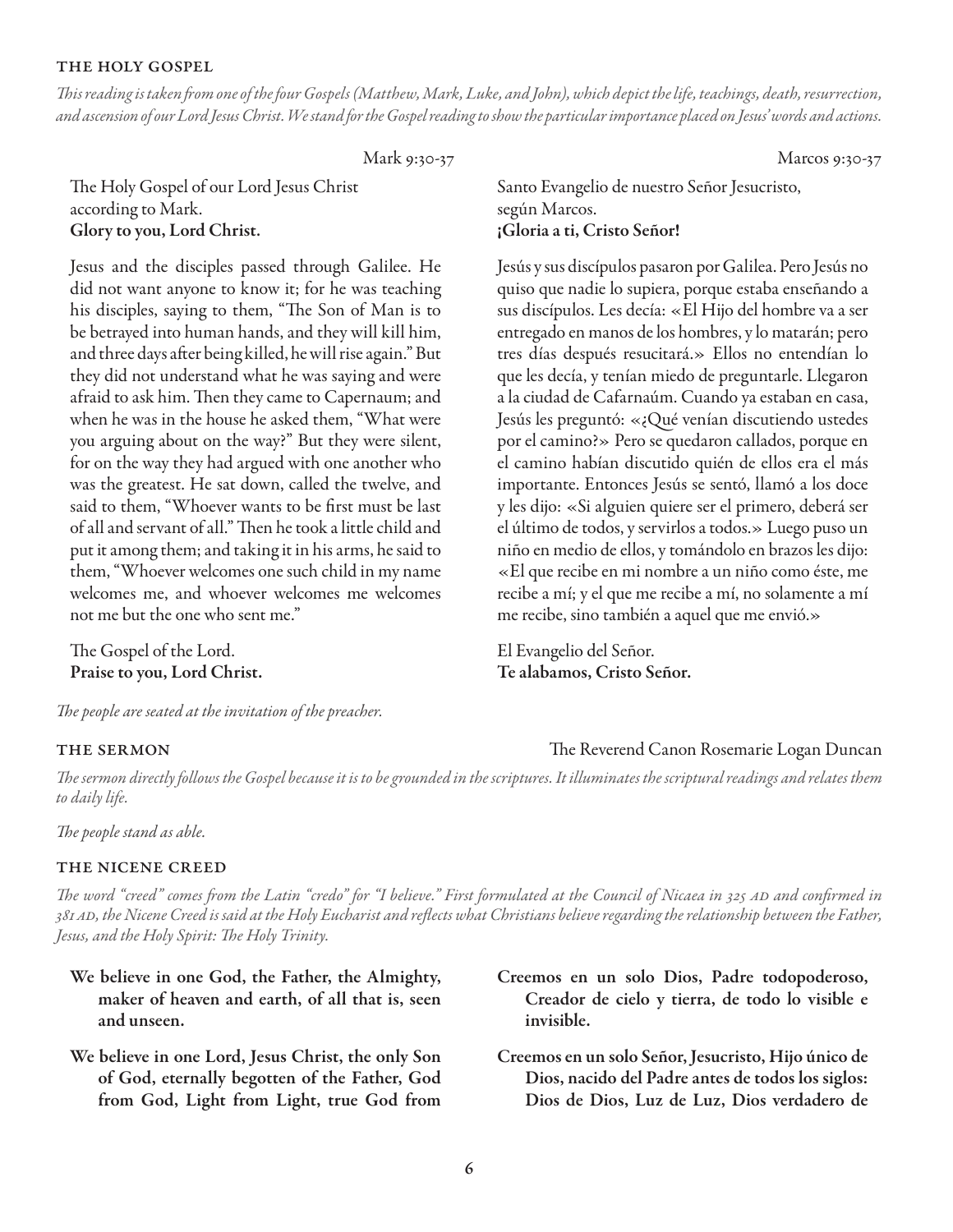true God, begotten, not made, of one Being with the Father. Through him all things were made. For us and for our salvation, he came down from heaven: by the power of the Holy Spirit he became incarnate from the Virgin Mary, and was made man. For our sake he was crucified under Pontius Pilate; he suffered death and was buried. On the third day he rose again in accordance with the Scriptures; he ascended into heaven and is seated at the right hand of the Father. He will come again in glory to judge the living and the dead, and his kingdom will have no end.

We believe in the Holy Spirit, the Lord, the giver of life, who proceeds from the Father and the Son. With the Father and the Son he is worshiped and glorified. He has spoken through the Prophets. We believe in one holy catholic and apostolic Church. We acknowledge one baptism for the forgiveness of sins. We look for the resurrection of the dead, and the life of the world to come. Amen.

Dios verdadero, engendrado, no creado, de la misma naturaleza que el Padre, por quien todo fue hecho; que por nosotros y por nuestra salvación bajó del cielo: por obra del Espíritu Santo se encarnó de María, la Virgen, y se hizo hombre. Por nuestra causa fue crucificado en tiempos de Poncio Pilato: padeció y fue sepultado. Resucitó al tercer día, según las Escrituras, subió al cielo y está sentado a la derecha del Padre. De nuevo vendrá con gloria para juzgar a vivos y muertos, y su reino no tendrá fin.

Creemos en el Espíritu Santo, Señor y dador de vida, que procede del Padre y del Hijo, que con el Padre y el Hijo recibe una misma adoración y gloria, y que habló por los profetas. Creemos en la Iglesia, que es una, santa, católica y apostólica. Reconocemos un solo Bautismo para el perdón de los pecados. Esperamos la resurrección de los muertos y la vida del mundo futuro. Amén.

#### the prayers of the people

*We pray for ourselves and particularly on behalf of others. In our prayers we pray for the for Universal Church, the nation and all who govern, the welfare of the world, the concerns of our community of faith, including those who are in need or suffer, and for the departed. We are reminded in prayer that we are part of a larger fellowship, the Church—the Body of Christ.*

*After each intercession,*

Hear us, Lord; and a control of the Atiendenos, Señor; Atiendenos, Señor; For your mercy is great. The process of the Porque grande es tu misericordia.

*The presider prays the concluding collect, and the people respond,* Amen.

#### confession of sin *&* absolution

*Confessing our sins, receiving forgiveness (absolution), and showing signs of peace to one another prepare us to receive Christ in the Sacrament of Holy Communion.*

Most merciful God, we confess that we have sinned against you in thought, word, and deed, by what we have done, and by what we have left undone. We have not loved you with our whole heart; we have not loved our neighbors as ourselves. We are truly sorry and we humbly repent. For the sake of your Son Jesus Christ, have mercy on us and forgive us; that we may delight in your will, and walk in your ways, to the glory of your Name. Amen.

*The presider offers absolution and the people respond,* Amen.

Dios de misericordia, confesamos que hemos pecado contra ti por pensamiento, palabra y obra, por lo que hemos hecho y lo que hemos dejado de hacer. No te hemos amado con todo el corazón; no hemos amado a nuestro prójimo como a nosotros mismos. Sincera y humildemente nos arrepentimos. Por amor de tu Hijo Jesucristo, ten piedad de nosotros y perdónanos; así tu voluntad será nuestra alegría y andaremos por tus caminos, para gloria de tu Nombre. Amén.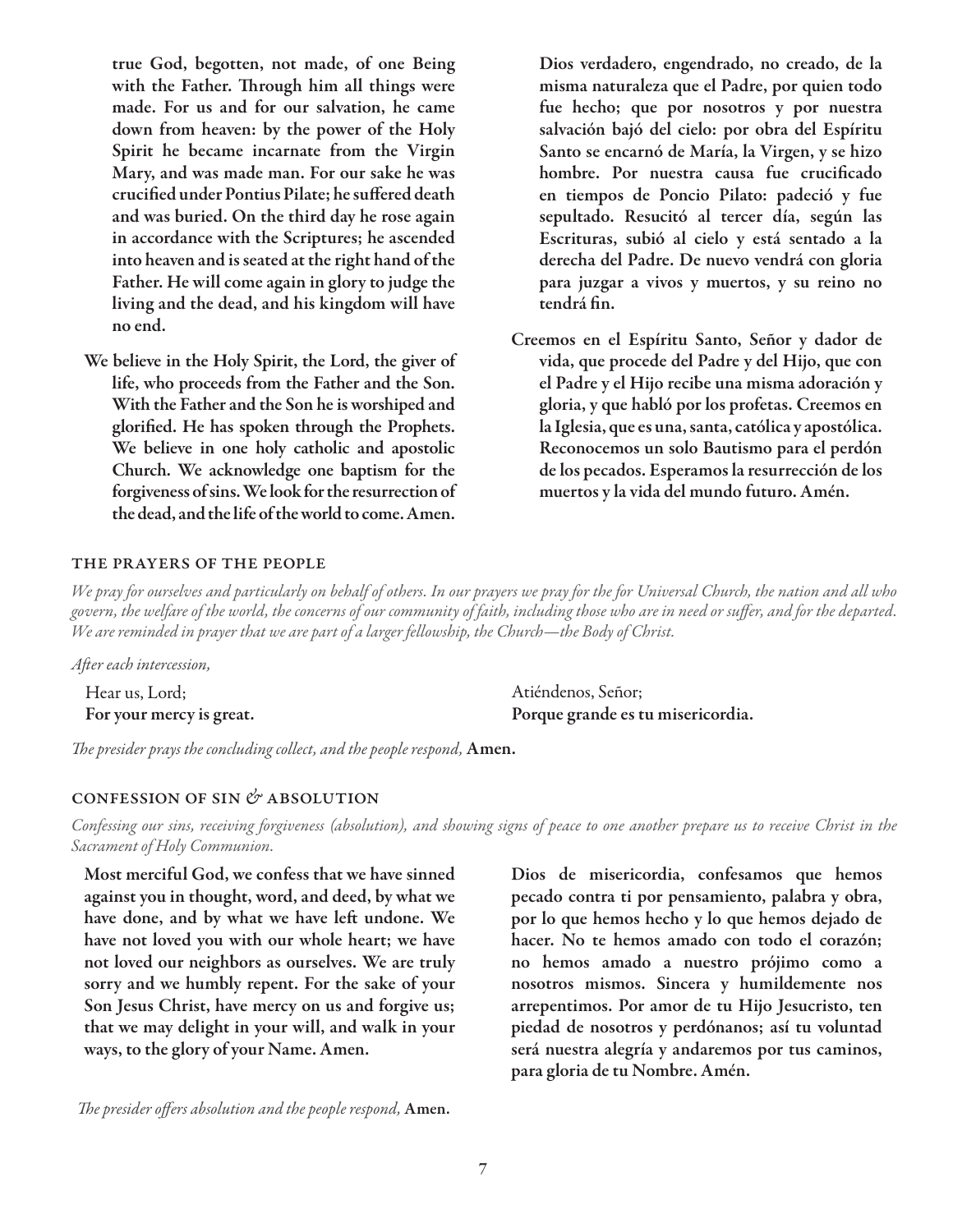#### THE PEACE

The peace of the Lord be always with you. La paz del Señor sea siempre con ustedes. And also with you.  $Y \text{ con } t$ u espíritu.

*The people greet one another with a sign of God's peace and are seated.* 

# The Holy Communion

#### THE OFFERTORY

*Having listened to the Word of God, affirmed our faith, confessed our sins, received forgiveness and shared in the peace, we are prepared for the drama and miracle of the Holy Communion. At the offertory, we gratefully offer back to God some of what God has given us, symbolically in the bread and wine, and in the money we give.* 

*For the safety of our worshippers and staff, we will not pass the traditional plate during today's service. Instead, all are invited to make a gift to support the Cathedral's ministry of sharing God's love with the world by texting the dollar amount you wish to give to (202) 856-9005 or visiting cathedral.org/support. These contact-free alternatives are highly encouraged to make giving as simple and safe as possible.*

*The altar is prepared for Holy Communion.*

#### anthem at the offertory

*He's Worthy Sung by the cantor.* Sandra Crouch (b. 1942)

| He's worthy, God's worthy,           | My strong tower and my refuge,             |
|--------------------------------------|--------------------------------------------|
| Almighty creator,                    | Savior, deliverer, and soon coming king!   |
| Alpha, Omega, beginning and the end. | Hallelujah!                                |
| Holy, holy, Lord God Almighty,       | The King will come in the clouds           |
| Which was and is,                    | With great power, and glory with him.      |
| And is to come.                      | Oh, but no man knows the day nor the hour, |
| Hallelujah!                          | But we await his soon return.              |
| Blessings and glory,                 | Hallelujah!                                |
| Wisdom and power,                    | Glory, glory!                              |
| God of my rock,                      | Hallelujah!                                |
| In him will I trust.                 | Praise his name!                           |

*The people stand as able.* 

#### the great thanksgiving

*In the Great Thanksgiving, we do what Jesus himself asked us to do: thank God and recall all that God has done for us in the life, death, and resurrection of Christ. The Great Thanksgiving, or Eucharistic Prayer, is a long prayer with four parts. Each of these four parts corresponds to a different action of Jesus at the Last Supper, where he took, blessed, broke, and gave bread and wine as sacraments of his body and blood. We begin the Great Thanksgiving with the* Sursum corda*, meaning "Lift up your hearts."* 

The Lord be with you. And also with you.

Lift up your hearts. We lift them to the Lord.

Let us give thanks to the Lord our God. It is right to give God thanks and praise.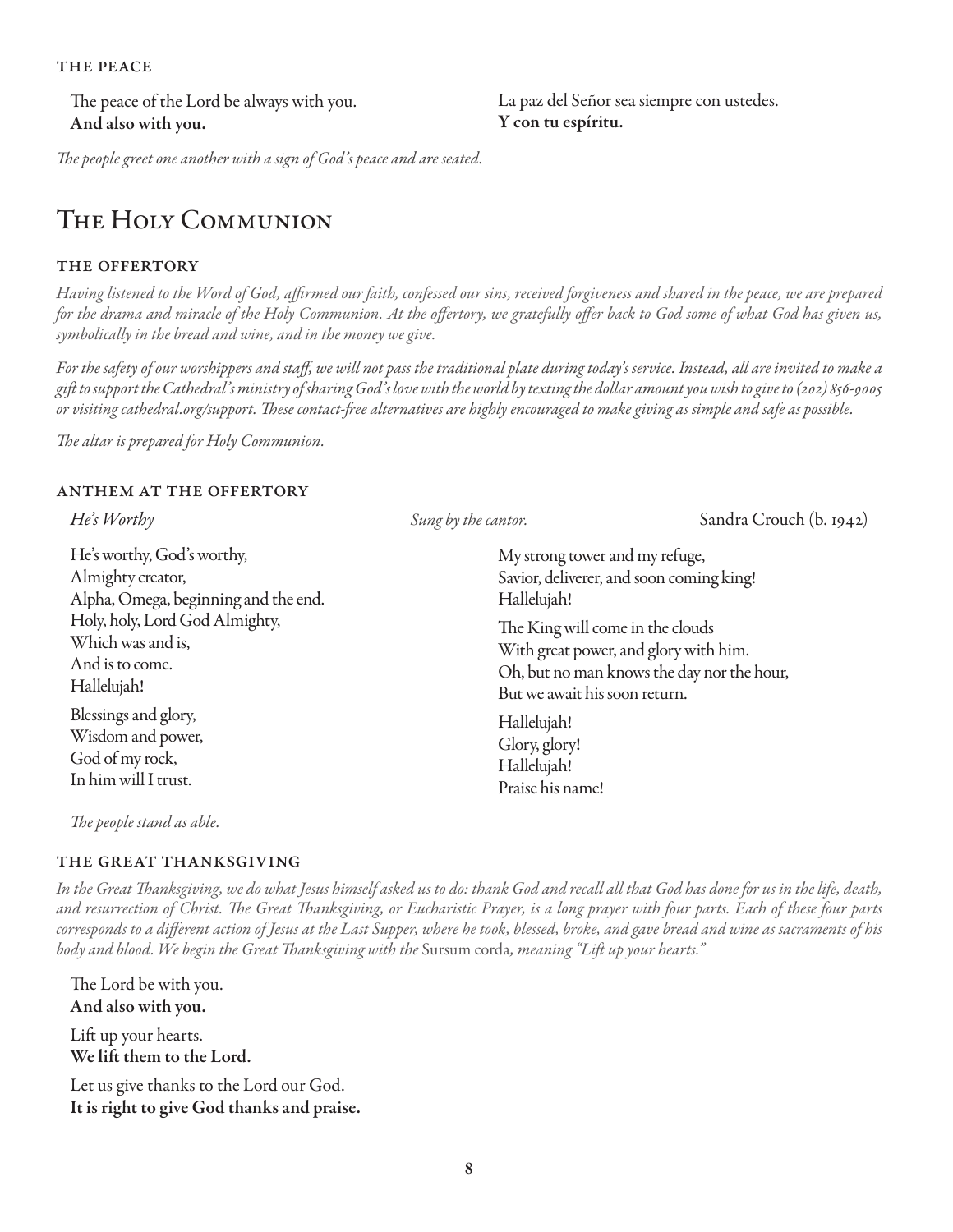## sanctus *&* benedictus • s 130 *Sung by all.* Franz Schubert (1797–1828)

*The* Sanctus *(Holy, Holy, Holy) is the hymn of praise that never ceases before God and is based on Isaiah 6:3.*



*We recall God's acts of salvation history. The presider says the "Words of Institution" that Jesus said at the Last Supper. At the Memorial Acclamation we remember Christ's death, resurrection, and promise to return at the end of the age. During the prayer, the Holy Spirit is invoked to bless and sanctify the gifts of bread and wine.*

*The presider gives thanks to God for Christ's life, passion, and resurrection and prays over the bread and wine*

Therefore, according to his command, O Father, We remember his death, we proclaim his resurrection, we await his coming in glory;

And we offer our sacrifice of praise and thanksgiving to you, O Lord of all; presenting to you, from your creation, this bread and this wine.

We pray you, gracious God, to send your Holy Spirit upon these gifts that they may be the Sacrament of the Body of Christ and his Blood of the new Covenant. Unite us to your Son in his sacrifice, that we may be acceptable through him, being sanctified by the Holy Spirit. In the fullness of time, put all things in subjection under your Christ, and bring us to that heavenly country where, with our patrons, the Apostles Peter and Paul, and all your saints, we may enter the everlasting heritage of your sons and daughters; through Jesus Christ our Lord, the firstborn of all creation, the head of the Church, and the author of our salvation.

*The Great Amen is when the congregation with a unified great voice concurs with all that the presider has prayed. It is the only "Amen" in all capitals found in the Book of Common Prayer, signifying the greatness of the congregation's response.*

By him, and with him, and in him, in the unity of the Holy Spirit all honor and glory is yours, Almighty Father, now and for ever. AMEN.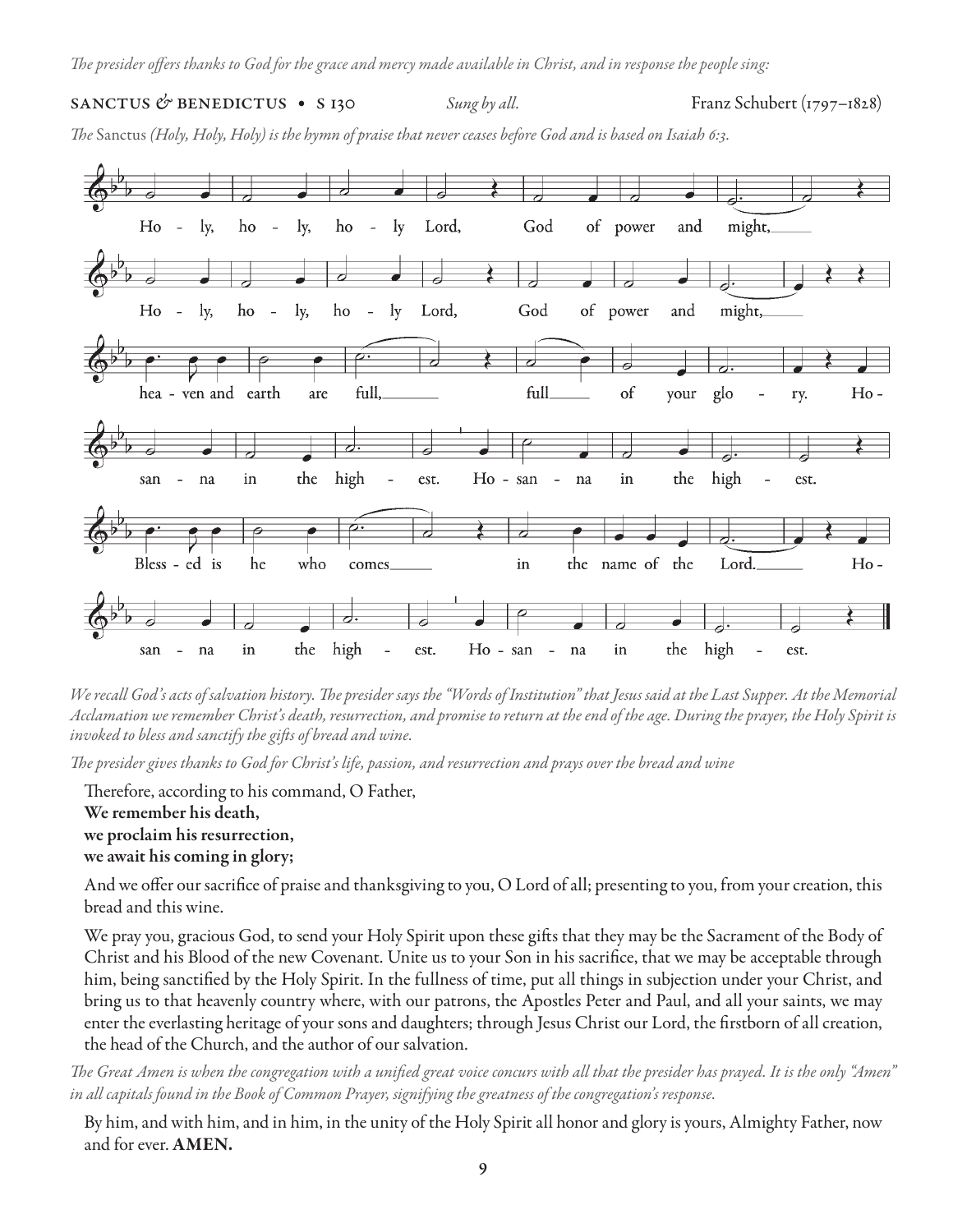#### the lord's prayer

*We pray together the prayer that Jesus taught his disciples to pray. The link between our daily bread and the spiritual food we receive in the Eucharist is an ancient connection.*

And now, as our Savior Christ has taught us, we are bold to say,

#### Notre Père…, Padre nuestro…, Vater unser…,

Our Father, who art in heaven, hallowed be thy Name, thy kingdom come, thy will be done, on earth as it is in heaven. Give us this day our daily bread. And forgive us our trespasses, as we forgive those who trespass against us. And lead us not into temptation, but deliver us from evil. For thine is the kingdom, and the power, and the glory, for ever and ever. Amen.

Padre nuestro que estás en el cielo, santificado sea tu Nombre, venga tu reino, hágase tu voluntad, en la tierra como en el cielo. Danos hoy nuestro pan de cada día. Perdona nuestras ofensas, como también nosotros perdonamos a los que nos ofenden. No nos dejes caer en tentación y líbranos del mal. Porque tuyo es el reino, tuyo es el poder, y tuya es la gloria, ahora y por siempre. Amén.

#### the breaking of the bread

*The presider breaks the bread in silence.*

#### FRACTION ANTHEM • S 164



#### the invitation to holy communion

*All who seek God and a deeper life in Christ are welcome to receive Holy Communion. Please move at the direction of the ushers. Please remain masked, receive the bread in open and outstretched hands and respond to receiving Communion by saying "Amen." You may consume the bread once you have returned to your seat. Gluten-free wafers are available; please make your need known to the minister. If you prefer to receive a blessing instead, please indicate your choice by crossing your hands across your chest. Those who wish to have Holy Communion brought to them at their seat should notify an usher.* 

*Those unable to receive communion today are invited to say the Prayer of Spiritual Communion.*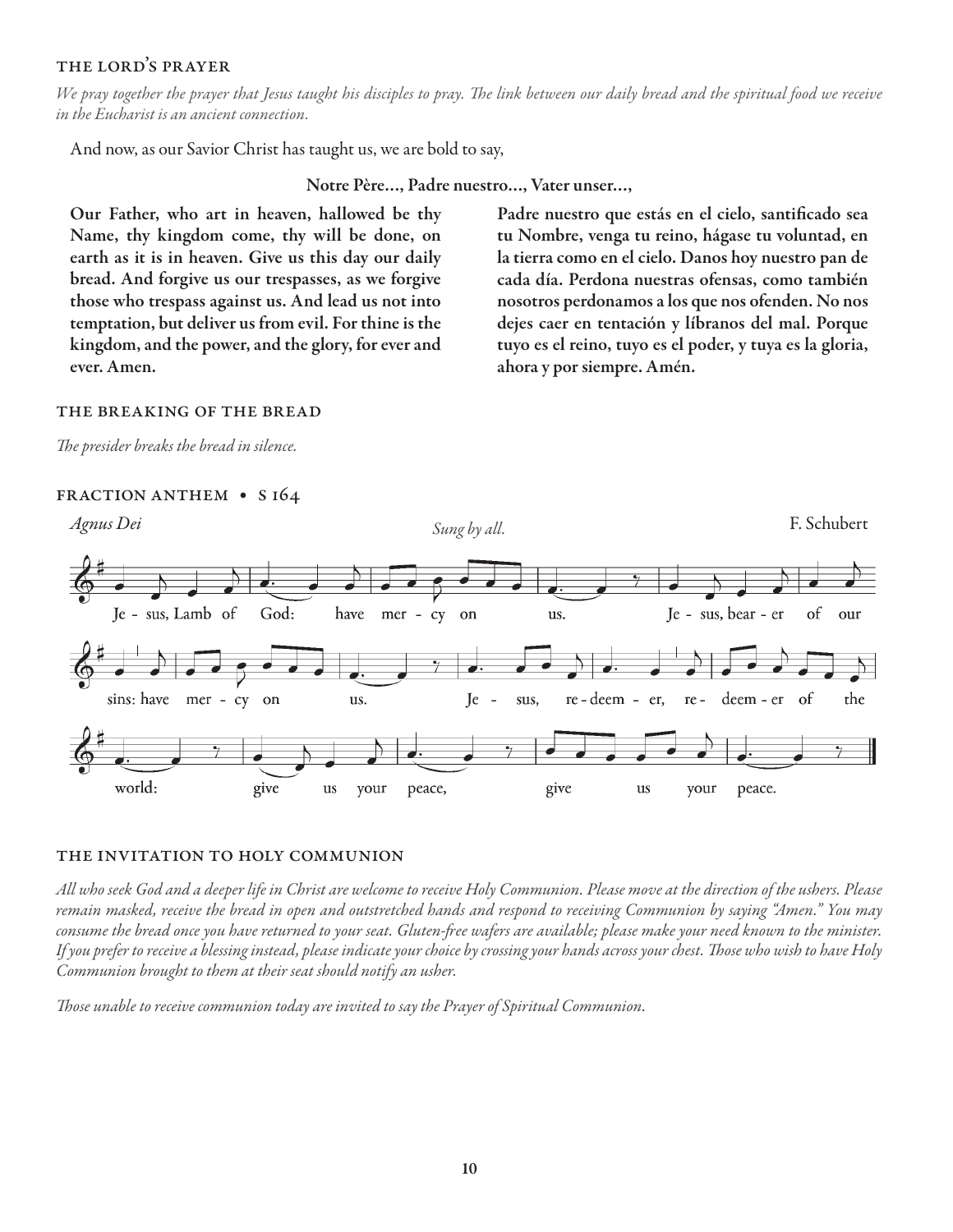#### anthem during the communion

*Cantique de Jean Racine*, Op. 11 *Sung by the choir.* Gabriel Fauré (1845–1924)

*Sung in French.*

O Redeemer divine, our sole hope of salvation, Eternal light of the earth and the sky, On this thy holy day we kneel in adoration. O Savior turn on us thy loving eye.

Send down on us the fire of thy grace all-consuming, Whose wondrous might dispersed the powers of hell, And rouse our slumb'ring souls with radiance all-illuming That they may waken thy mercy to tell.

*The people stand as able.* 

#### the postcommunion prayer

We thank you, Lord, that you have fed us in this Sacrament and united us with Christ. Send us into the world to preach the Gospel of his kingdom: confirm us in this mission and help us to live the good news we proclaim; through Jesus Christ our Lord. Amen.

O Christ bestow thy blessing on us, we implore thee, Who here are gathered on penitent knee. Accept the hymns we chant to thine everlasting glory And these thy gifts we return unto thee!

*(Jean Racine, 1639–1699; para. of "Consors paterni luminis." English trans. Harold Heiberg)*

Te damos gracias, Señor, que nos has nutrido en este Sacramento y nos has unido con Cristo. Envíanos al mundo para predicar el Evangelio de su reino: confírmanos en esta misión y ayúdanos a vivir las buenas noticias que proclamamos; por Jesucristo nuestro Señor. Amén.

#### the blessing

*The presider blesses the people, and the people respond,* Amen.

#### hymn at the closing • 390

*Praise to the Lord, the Almighty Sung by all. Lobe den Herren* 1. Praise to the Lord, the Al - might - y, the King - of cre tion;  $\overline{O}$ my soul,  $\overline{\phantom{a}}$ a 2. Praise to the Lord; all things he  $g$ lo - rious - ly eth: borne as  $o - ver$ reign  $\alpha$ n 3. Praise to the Lord, who doth pros - per thy way and de - fend thee; sure -  $\lg$ his 4. Praise to All that hath the Lord!  $\mathcal{O}$ let all that is  $in$ me  $\overline{\phantom{a}}$ dore him! a him, for praise he is thy health and join the great throng, sal  $\sim$ va tion: ea  $\sim$ gle-wings, safe -  $ly$ his saints he sus - tain eth. Hast thou not seen good - ness and  $mer - cy$ shall thee; pon - der new  $ev - er$ at - tend a  $\sim$ him! the life and breath come now with prais - es be - fore Let  $a$ men ⋥ ⇁. sound-ing glad  $ad \mathcal{L}_{\mathcal{A}}$ psal - ter - y, or - gan, and  $\mathbf{o}$ tion. song, in ra how need - est all thou hath been grant - ed in what he or - dain eth? what the  $\text{Al}$  - might - y can do, who with his love doth be - friend thee. sound from his peo - ple  $_{\rm{glad}}$  –  $_{\rm{ly}}$ for  $ev - cr$ a - dore him.  $a$ gain;